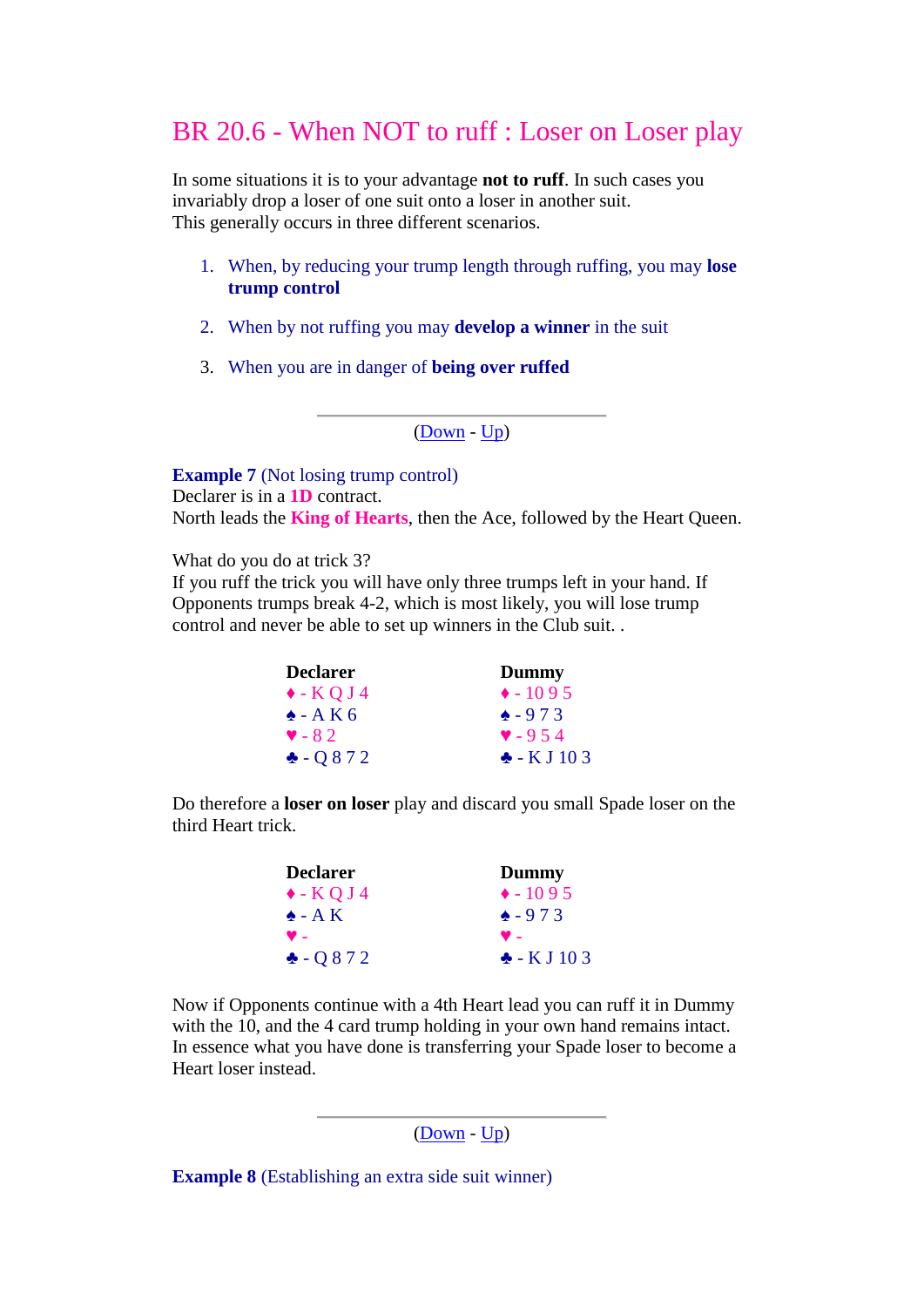Declarer is in a **4S** contract.

North leads a **small Heart**. Dummy plays low and South wins with the King.

At trick 2 South leads another small Heart. What do you do?

| <b>Declarer</b>           | Dummy                |
|---------------------------|----------------------|
| $\triangle$ - KQJ94       | $\triangle$ - A 10 2 |
| $\blacktriangledown$ - 10 | $\sqrt{743}$         |
| $\triangle$ - A Q 7 5     | $\bullet$ - K J 2    |
| $-872$                    | $A - A 63$           |

If you ruff the trick you gain nothing as North will then play low of course. Instead discard a Club loser in your hand and let North win the trick with his Ace.

| Declarer              | Dummy                      |
|-----------------------|----------------------------|
| $\triangle$ - KQJ94   | $\triangle$ - A 10 2       |
| ♥ -                   | $\blacktriangledown$ - O 7 |
| $\triangle$ - A Q 7 5 | $\triangle$ - K J 2        |
| $-87$                 | $A - A 63$                 |

Dummy's Heart Queen has now become a winner. After drawing the enemy trumps, ending up in Dummy, you can lead the Heart Queen and discard the second Club loser in your hand.

You would always have made your contract, but this way you make 11 tricks instead of 10. A winning board in any duplicate competition.

```
(Down - Up)
```
## **Example 9** (Avoiding being over ruffed)

Declarer (West) is in a **4H** contract, after North opened with a weak two bid of **2S**.

North leads the **King of Spades** followed by the Queen, his Partner signaling a doubleton (playing **high - low** first the 8 then the 2).

At trick 3 North leads his Spade Ace. What should you play in Dummy?

| <b>Declarer</b>                    | Dummy               |
|------------------------------------|---------------------|
| $\blacktriangledown$ - A K Q J 7 3 | $\bullet$ - 642     |
| $\triangle$ - 10 6 3               | $\bullet$ - 97      |
| $\triangle$ - A 94                 | $\triangle$ - K 8 3 |
| $-6$                               | $- A J 8 5 4$       |

With only small trumps in Dummy, South is sure to be able to **over ruff**. Discard therefore a small Diamond in Dummy's hand, and let North win the trick with his Ace.

If he leads it once more, you can ruff it high in your own hand.